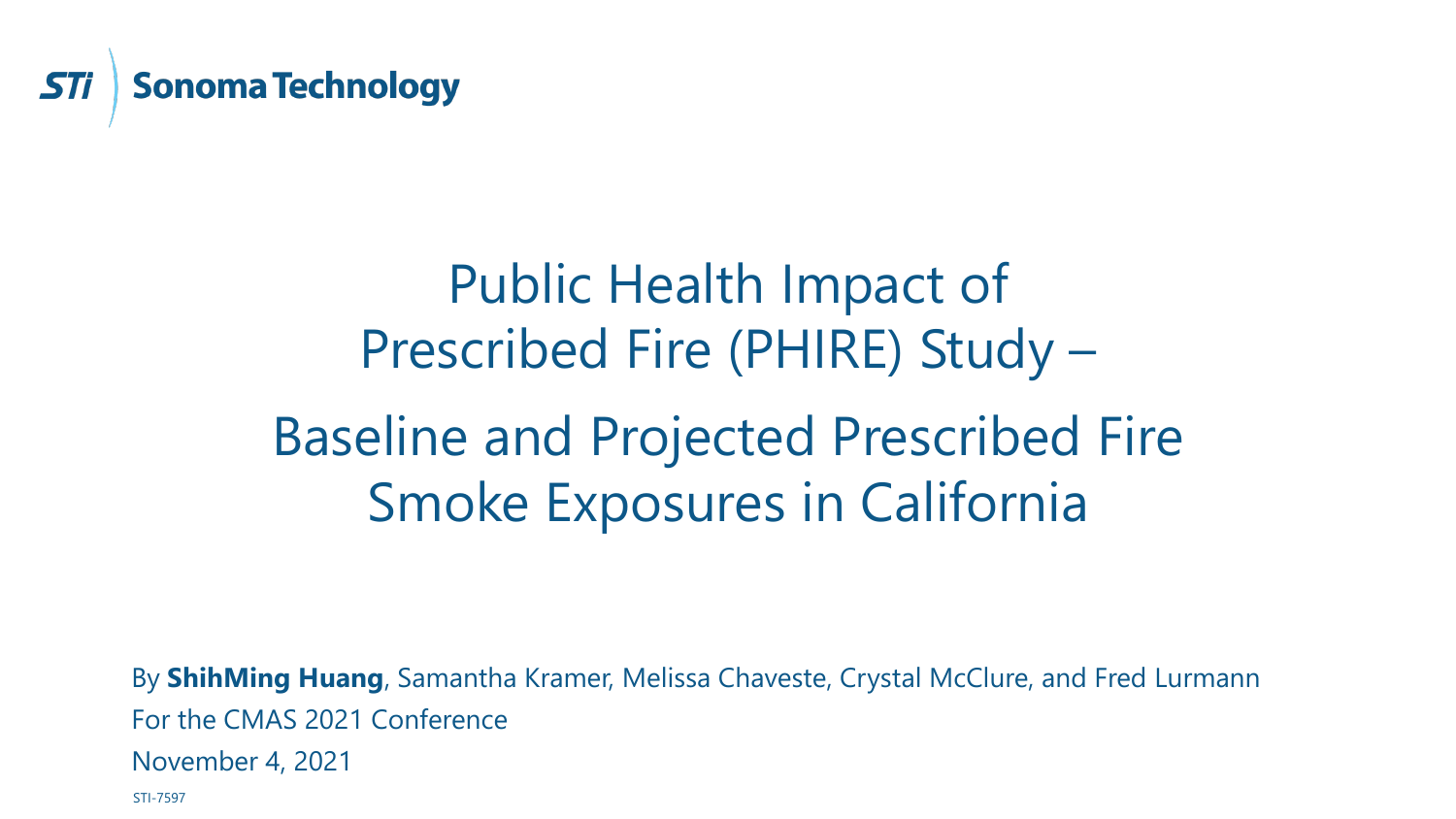# Acknowledgment

- This study is funded by CAL FIRE Forest Health Research Program, Grant #8GG19803
- Collaborators:
	- ‒ CA Dept. of Public Health: Sumi Hoshiko, Principal Investigator
	- ‒ Sonoma Technology: ShihMing Huang, Samantha Kramer, Fred Lurmann
	- ‒ U.S. EPA: Ana Rappold
	- Sequoia Foundation: Jeff Sanchez
	- ‒ Michigan Technological University: Nancy French
	- ‒ U.S. Forest Service: Leland Tarnay

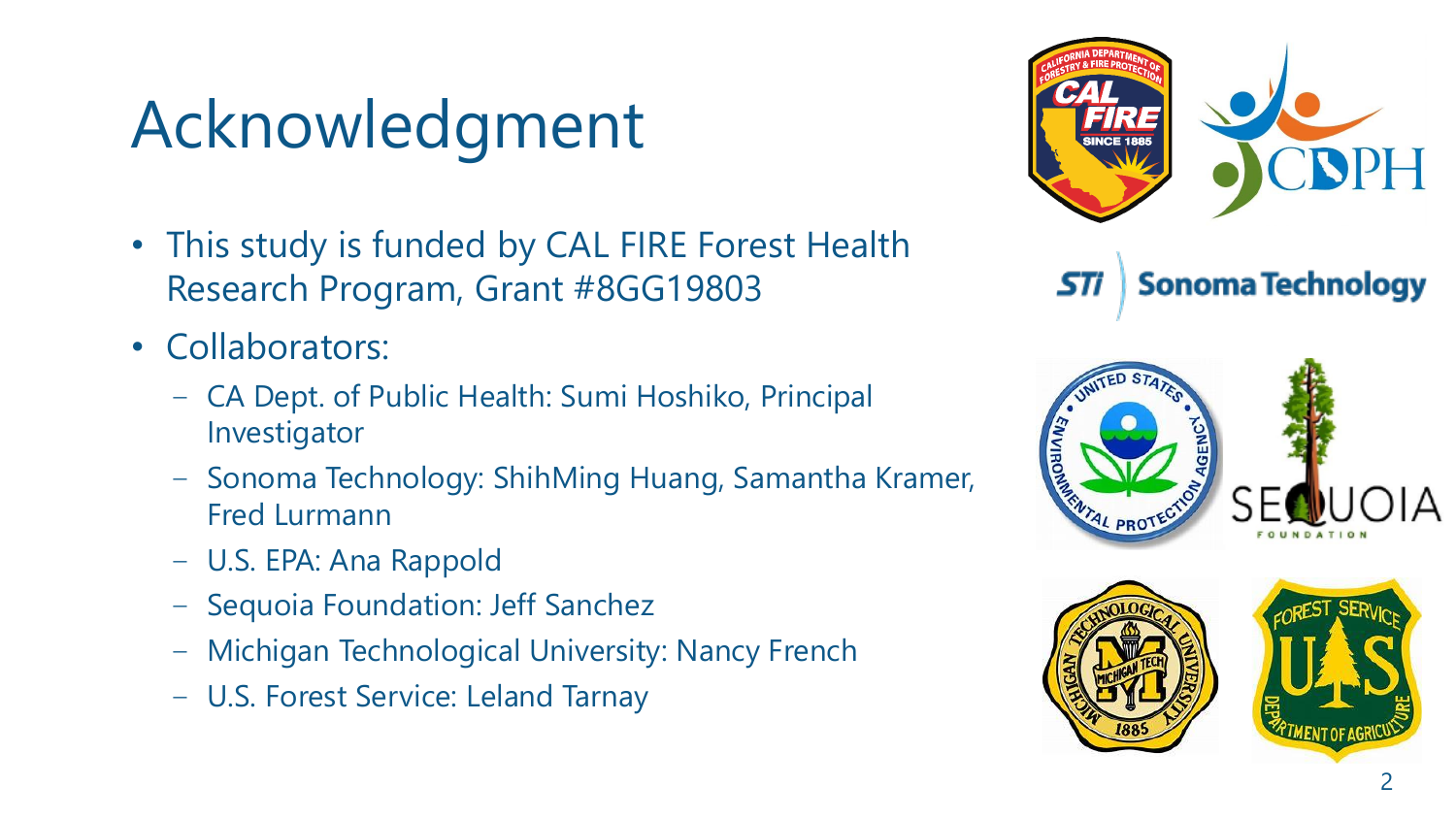# Background

- Wildfire (WF) intensity and the frequency of severe WFs are increasing in the U.S. west, including California
- Prescribed (Rx) fires will also increase to combat this threat
	- ‒ CAL FIRE is scaling up to a target of 500,000 acres per year for fuels treatment by 2025<sup>a</sup>

#### **What are the air quality and health impacts of Rx smoke, in the context of WF smoke?**

- ‒ WF: high-intensity, unmanaged smoke, broad spatial scale
- Rx: low-intensity, managed smoke, local spatial scale

aAgreement for Shared Stewardship of California's Forest and Rangelands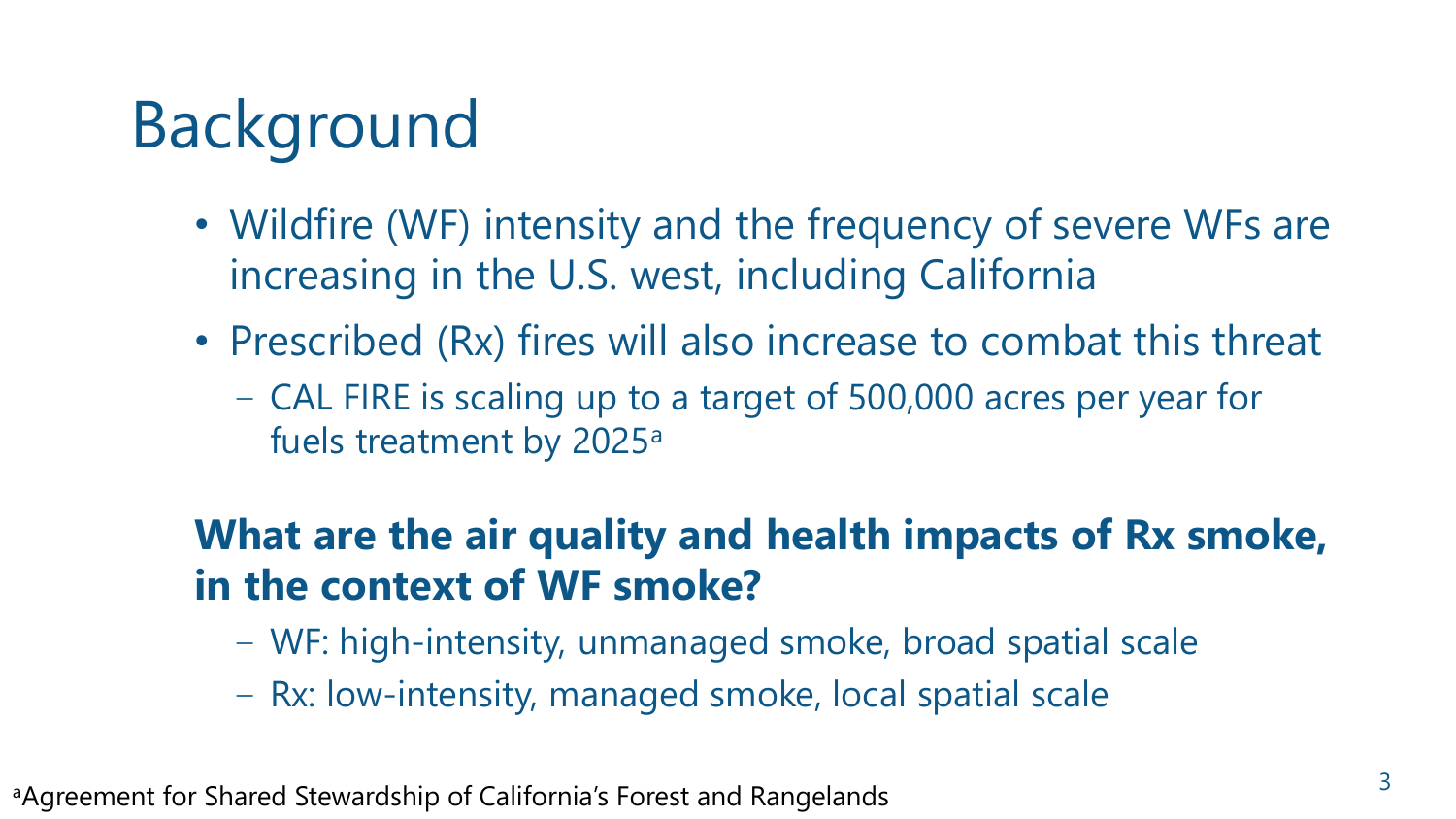#### Research Components

- Exposure Modeling Sonoma Technology
- Health Analysis CA Dept of Public Health and U.S. EPA
- Community Engagement CA Dept of Public Health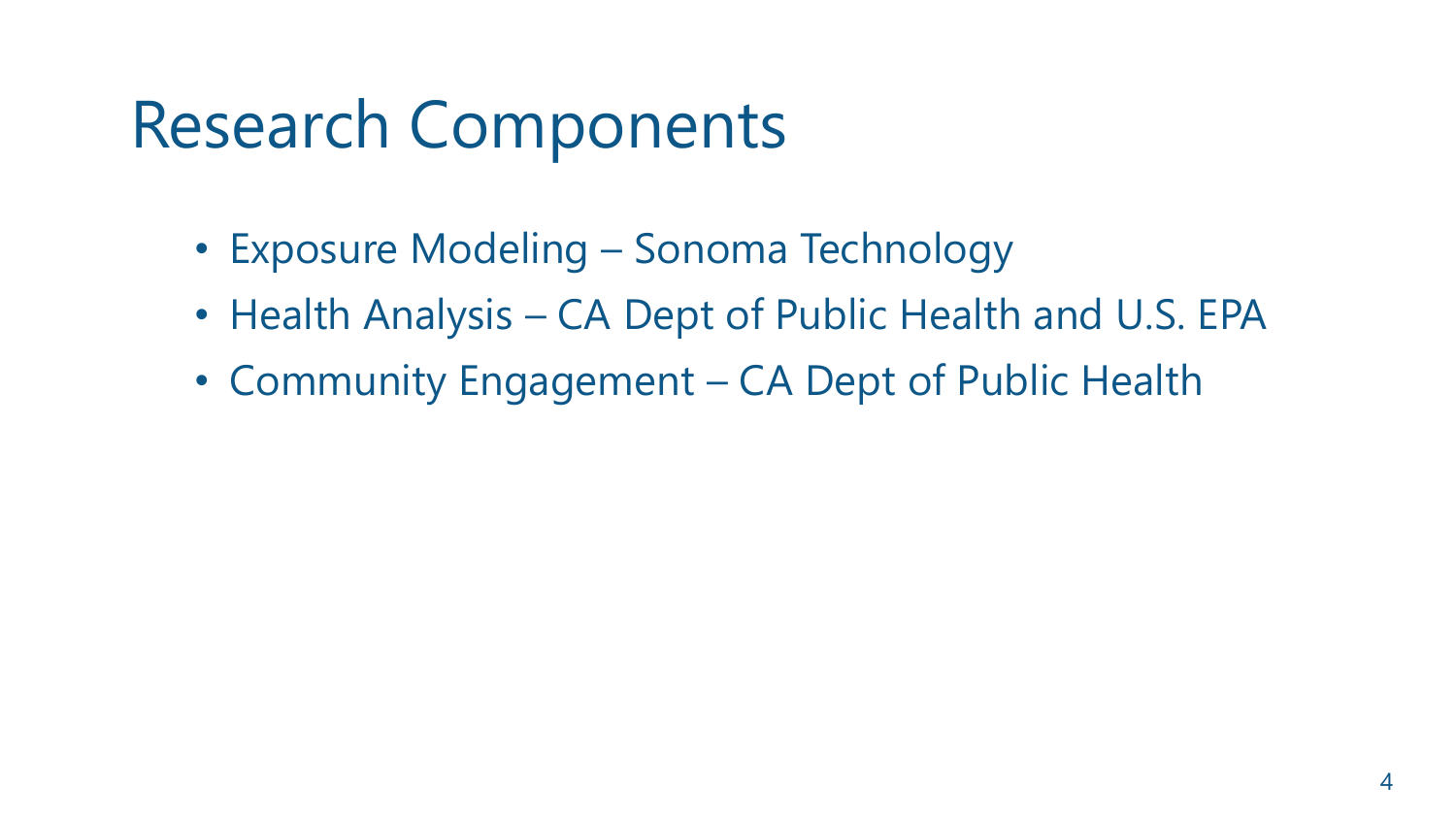#### Research Components

- Exposure Modeling Sonoma Technology
- Health Analysis CA Dept of Public Health and U.S. EPA
- Community Engagement CA Dept of Public Health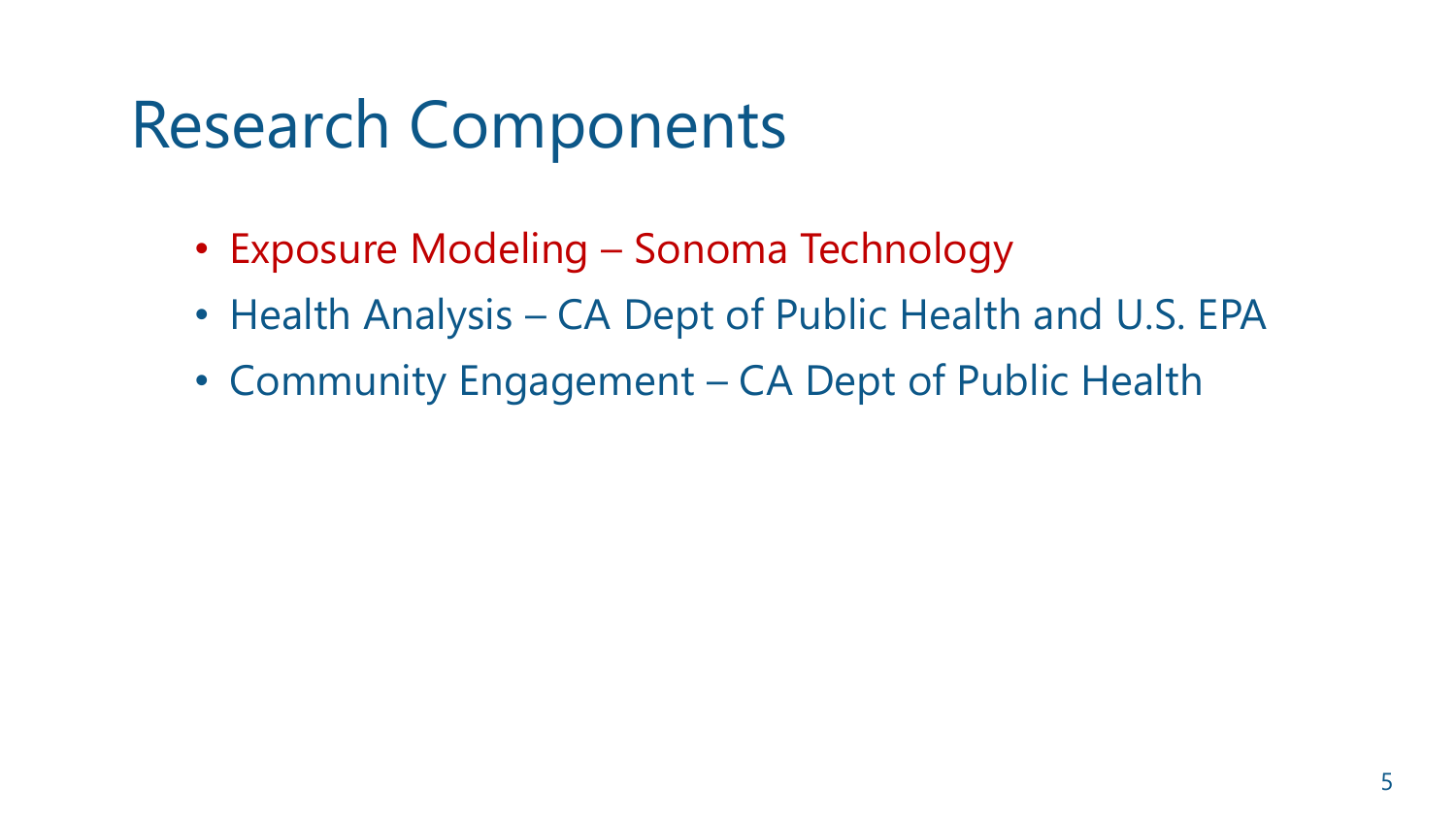## Baseline Scenario – Fire Inventory Data Sources

#### **WF Data**

- Satellite
	- ‒ MODIS 2003-2018
- Agency
	- ‒ 2003-2017 (USFS FPA FOD)<sup>a</sup>
	- ‒ 2018 (GeoMAC, ICS-209, FIRESTAT, CAL FIRE)

#### **Rx Fire Data**

- Satellite
	- ‒ MODIS 2003-2018
- Agency
	- ‒ 2003-2018 (CAL FIRE, USFS FACTS, CARB PFIRS)

**All records were spatiotemporally joined and matched to remove duplicates and reconcile differences in data records from difference sources**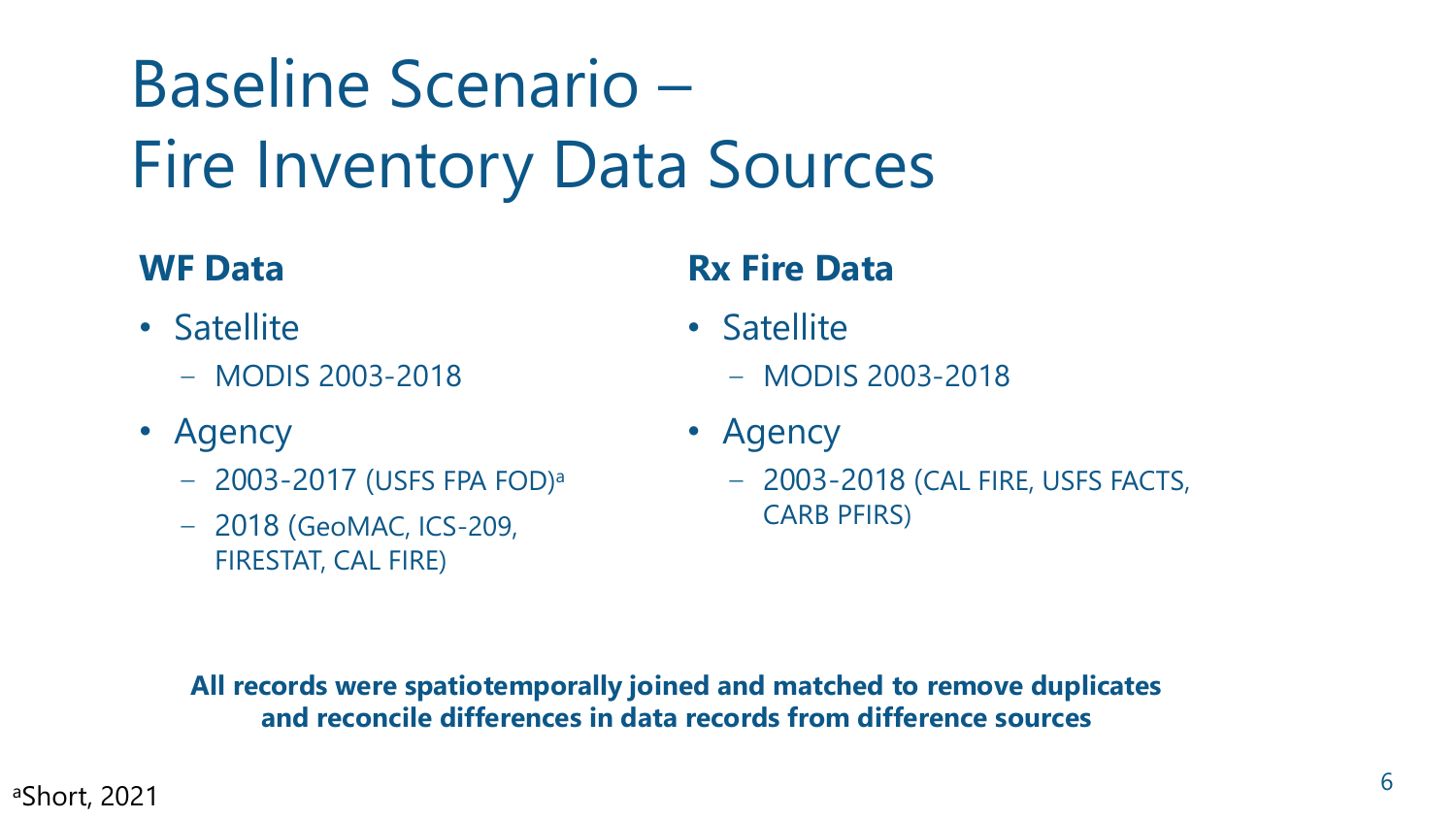#### Fire Inventory 2003-2018





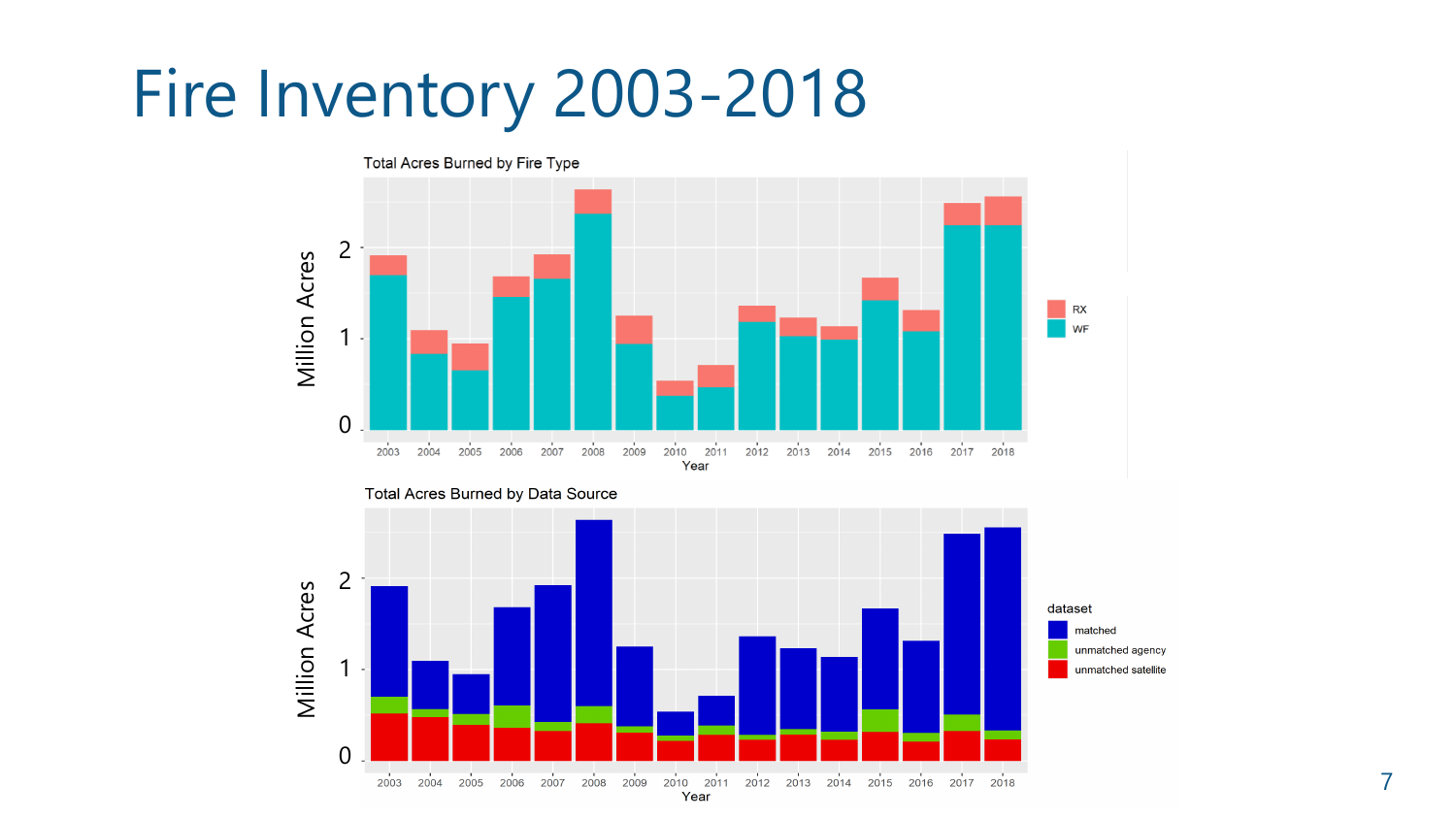# Distribution of Daily Fire Activities (2008-2017)





**Daily Rx Fire Area Burned Density** (acres/km2)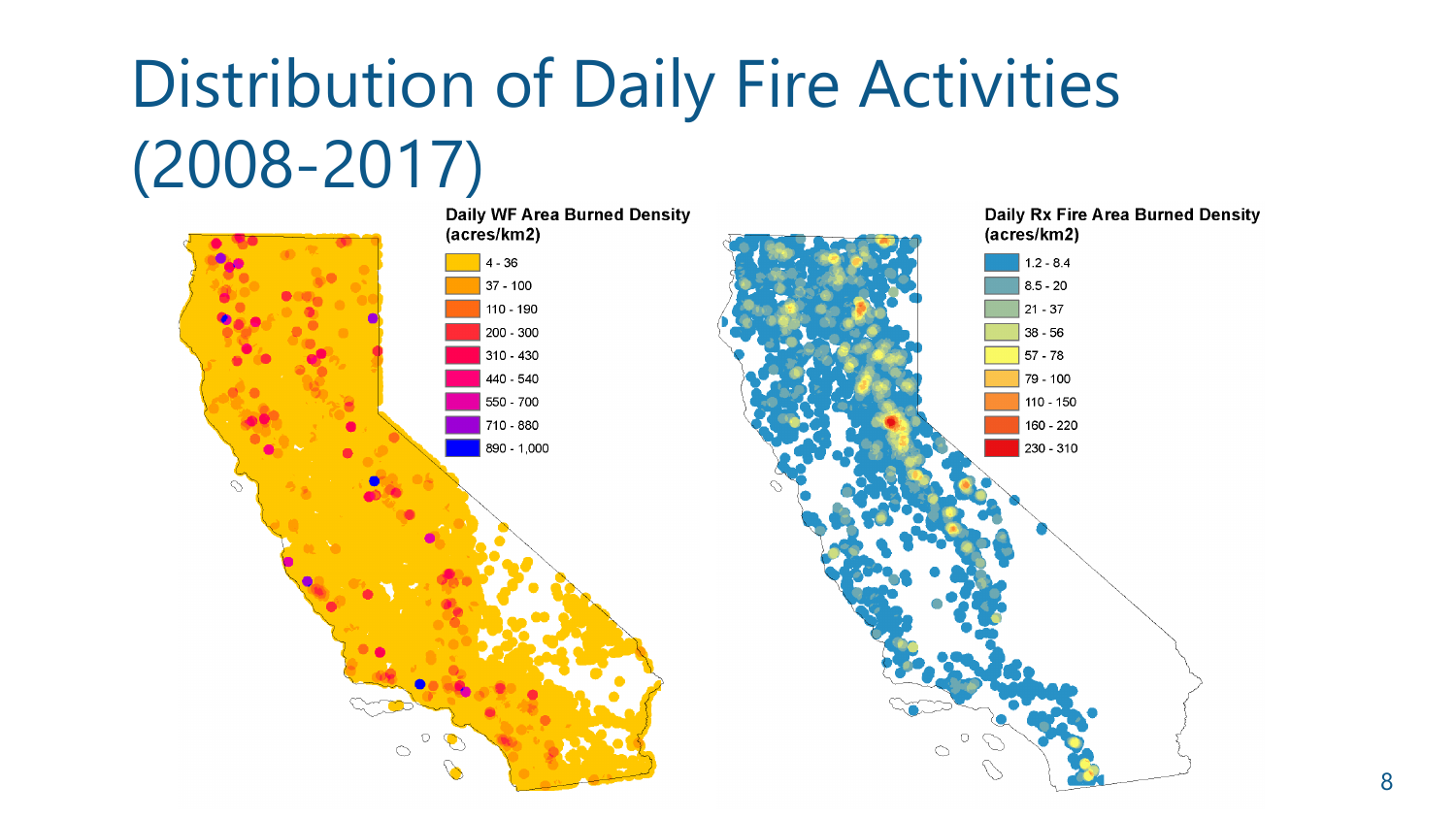# Baseline Scenario – Smoke Modeling for 2008-2017

- BlueSky Smoke Modeling Framework<sup>a</sup>
	- ‒ FCCS (fuel loading) > Consume (fuel consumption) > Prichard-O'Neill Emissions<sup>b</sup> (smoke emissions) > FEPS Plumerise (plumerise)
- HYSPLIT Smoke Dispersion
	- ‒ 0-500 m height average
	- ‒ North American Mesoscale 12-km (NAM12) meteorology
- Dispersion results downscaled to 1-km grid space using bilinear interpolation
- Daily intersection with HMS smoke plume data

<sup>a</sup>Larkin et al., 2020; <sup>b</sup>Prichard et al., 2020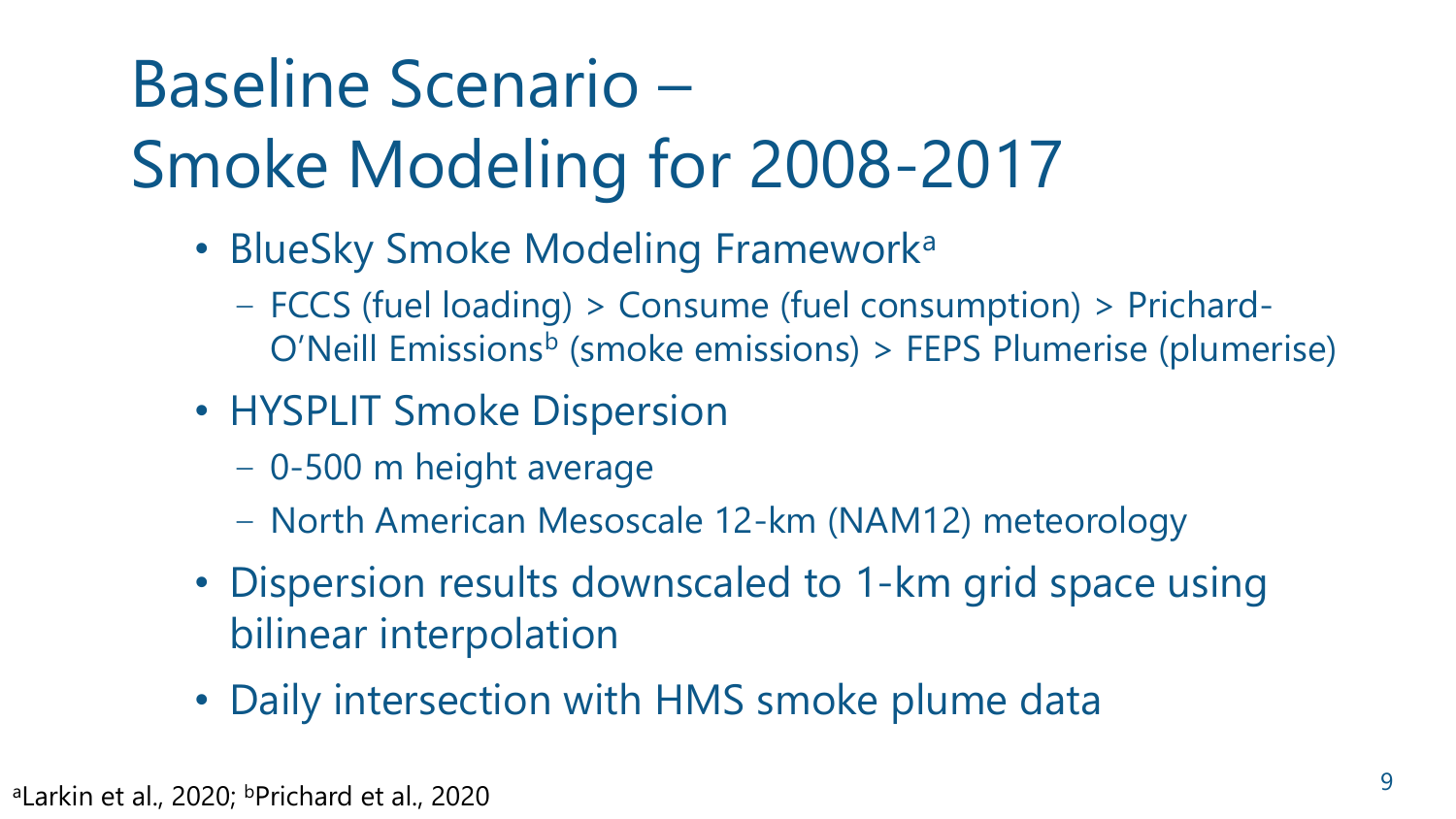## Cumulative Modeled PM<sub>2.5</sub> Exposure from WF and Rx Smoke (2008-2017)

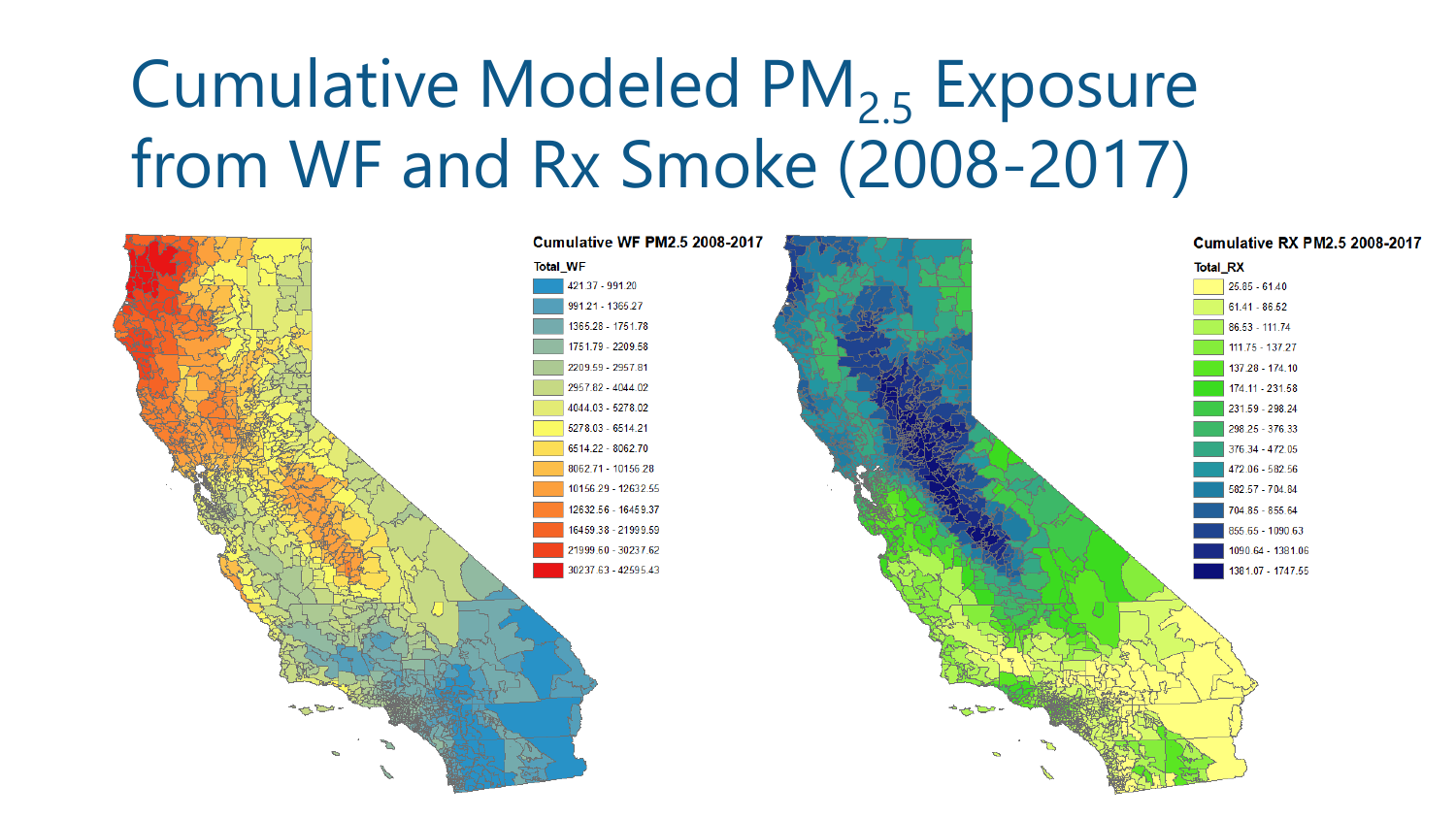# Cumulative PM<sub>2.5</sub> from Smoke Exposure



- WF  $PM_{2,5}$  exceeds Rx  $PM_{2,5}$  at all ZIP codes
- Cumulative Rx PM<sub>2.5</sub> is at most 32% of cumulative WF smoke at the ZIP code level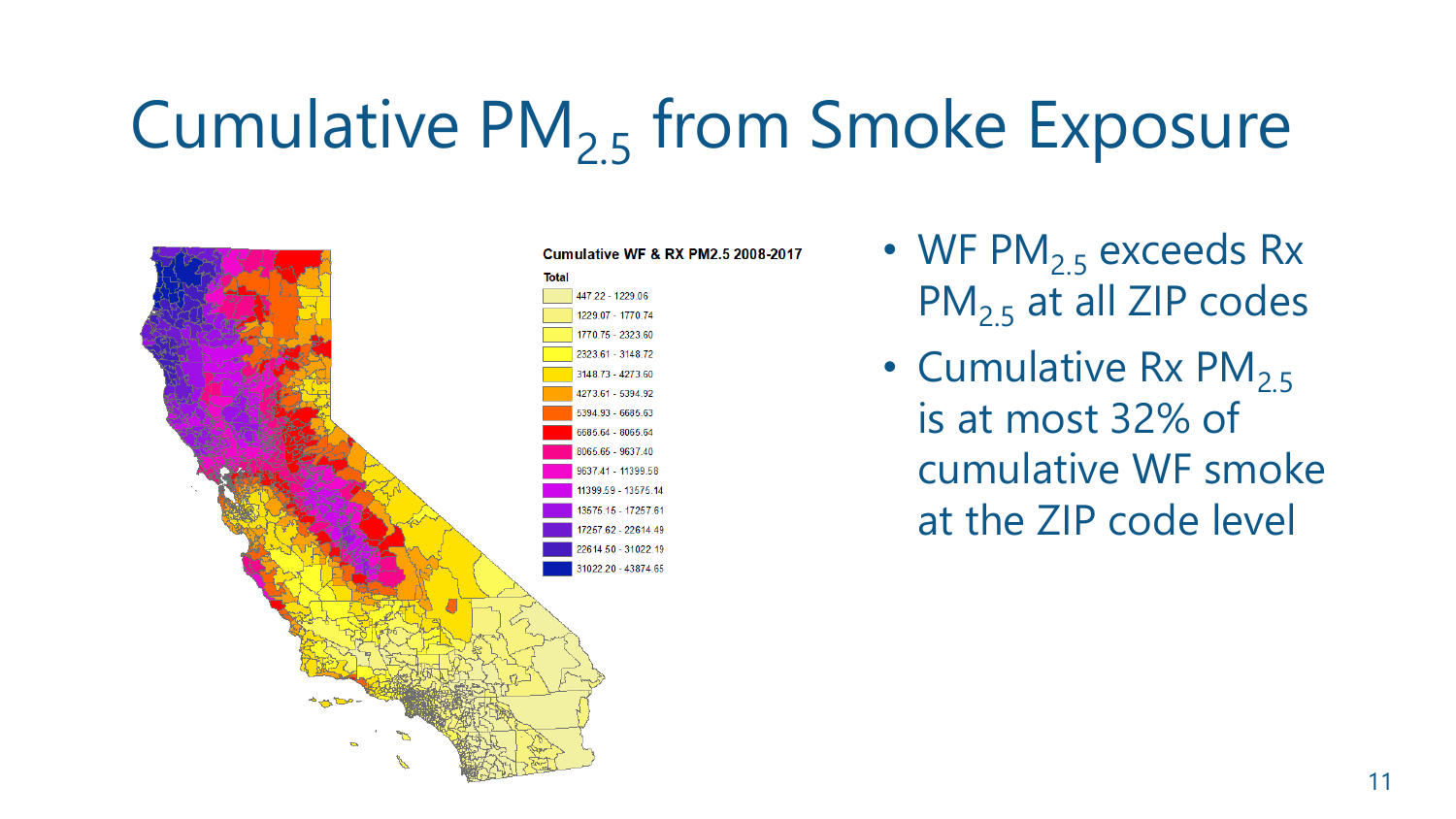# Modeled PM<sub>2.5</sub> Validation

| Bluesky PM <sub>2.5</sub>   |                                     | Correlation       |                                            |         |  |                         |             |
|-----------------------------|-------------------------------------|-------------------|--------------------------------------------|---------|--|-------------------------|-------------|
| <b>Fire Type</b>            | Filter                              | <b>IMPROVE</b>    | <b>IMPROVE</b><br>Measured TC <sup>a</sup> |         |  | <b>IMPROVE</b>          | AQS $PM2.5$ |
|                             |                                     | PM <sub>2.5</sub> |                                            |         |  | Derived TC <sup>b</sup> |             |
|                             | $WF + RX$ Modeled PM2.5 >0          | 0.24              |                                            | 0.38    |  | 0.29                    | 0.14        |
|                             | $WF + RX$ Modeled PM2.5 > 0, HMS= T | 0.23              |                                            | 0.36    |  | 0.28                    | 0.30        |
| WF                          | Modeled $PM2.5 > 0$                 | 0.24              |                                            | 0.40    |  | 0.30                    | 0.15        |
| WF                          | Modeled $PM2.5 > 1$                 | 0.23              |                                            | 0.37    |  | 0.28                    | 0.23        |
| WF                          | Modeled $PM2.5 > 5$                 | 0.18              |                                            | 0.32    |  | 0.24                    | 0.25        |
| WF                          | Modeled $PM2.5 > 0$ , $HMS = T$     | 0.23              |                                            | 0.36    |  | 0.28                    | 0.30        |
| WF                          | Modeled $PM2.5 > 1$ , $HMS = T$     | 0.19              |                                            | 0.33    |  | 0.24                    | 0.28        |
| WF                          | Modeled $PM2.5 > 5$ , $HMS = T$     | 0.12              |                                            | 0.28    |  | 0.19                    | 0.24        |
| RX                          | Modeled $PM2.5 > 0$                 | 0.11              |                                            | 0.13    |  | 0.08                    | 0.08        |
| RX                          | Modeled $PM2.5 > 1$                 | 0.12              |                                            | 0.24    |  | 0.05                    | 0.07        |
| RX                          | Modeled $PM2.5 > 5$                 | 0.21              |                                            | 0.42    |  | 0.11                    | 0.07        |
| RX                          | Modeled $PM2.5 > 0$ , $HMS = T$     | $-0.09$           | $-0.12$                                    |         |  | $-0.06$                 | $-0.03$     |
| RX                          | Modeled $PM2.5 > 1$ , $HMS = T$     | $-0.18$           |                                            | $-0.57$ |  | $-0.07$                 | $-0.11$     |
| RX                          | Modeled $PM2.5 > 5$ , $HMS = T$     | $-0.35$           | $-1.00$                                    |         |  | $-0.32$                 | $-0.17$     |
| <sup>a</sup> 2015-2017 Only |                                     |                   |                                            |         |  |                         |             |
| ${}^{b}TC = EC + 1.8 X OC$  |                                     |                   |                                            |         |  |                         |             |

- Best correlations with IMPROVE measured total carbon (TC), although these were only moderate correlations
- Low-to-moderate correlations with AQS PM<sub>2.5</sub> and IMPROVE calculated TC
- In general, there were stronger correlations for modeled WF smoke than for modeled Rx smoke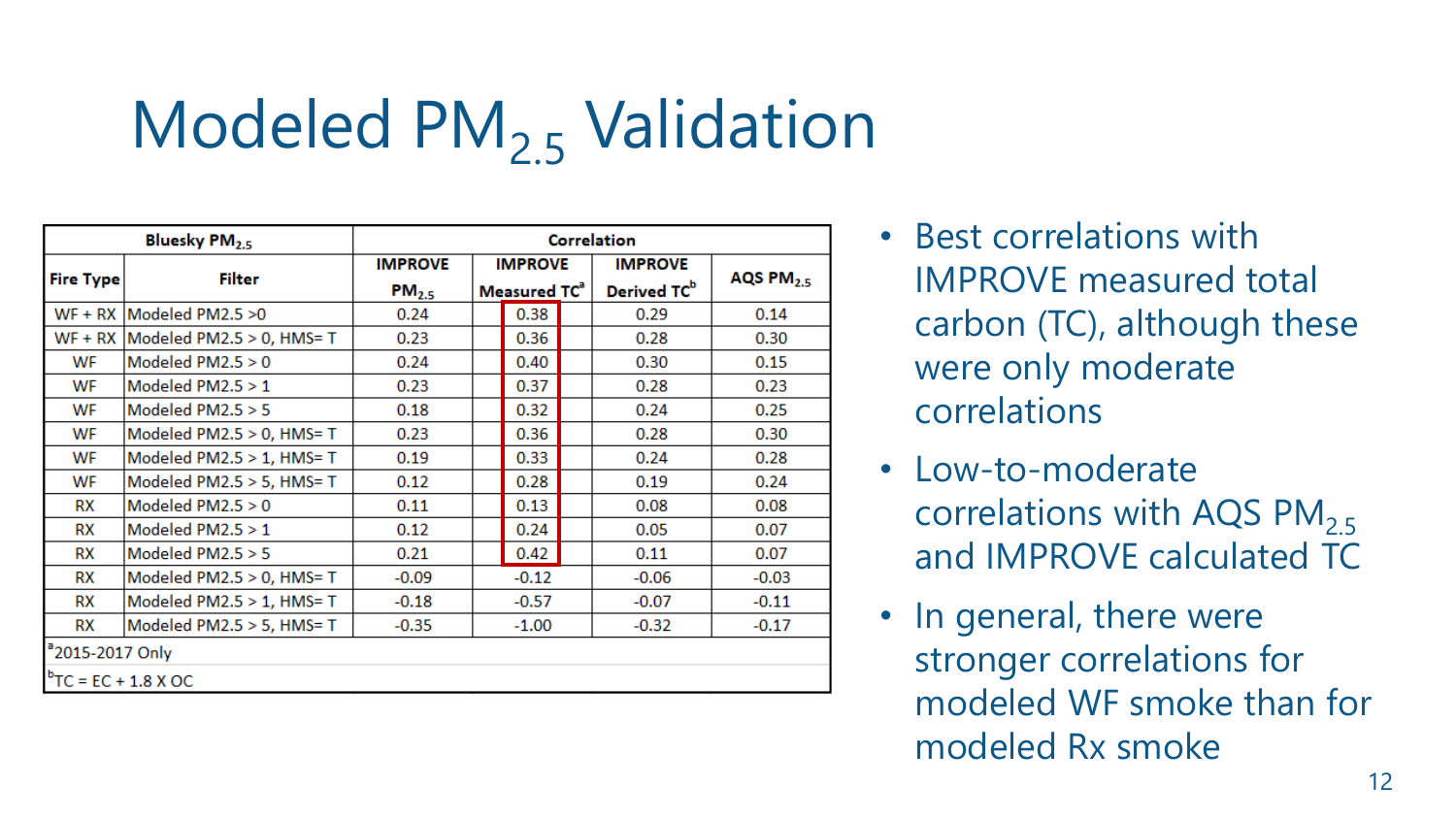## Target Prescribed Fire Scenario

- Rx fire inventory used for classifications (size by vegetation type)
- Randomly distributed within CAL FIRE Priority Landscape (risk to communities<sup>a</sup>) Class 4 and 5 ( $\sim$ 4 million acres)
- Randomly assigned to eight annual cycles, 500,000 acres per cycle
- Randomly allocated to burn days in each annual cycle
	- ‒ CARB Burn Day (go, no-go) for each California Air Basin
- 2014 meteorology data used for smoke modeling of each cycle to keep meteorology constant
	- ‒ Median number of burn days for 2008-2017 records
	- ‒ Wind, soil moisture, and precipitation within 2 standard deviations compared to baseline period (2008-2017) averages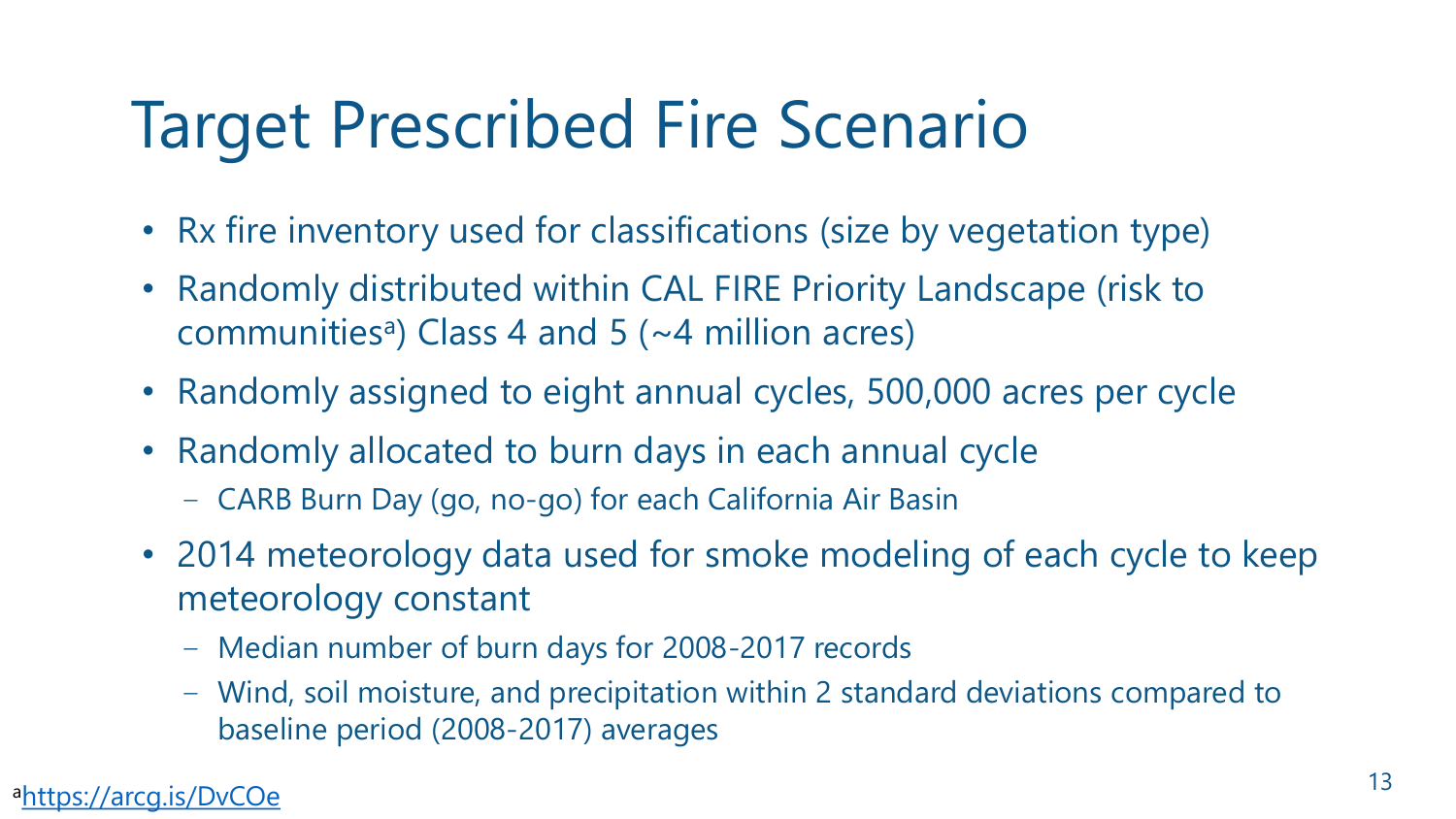# Target Scenario – Projected Prescribed Fire Area

- Fire locations were randomly selected in piecewise manner to avoid overlap
- Each annual cycle has ~500,000 acres burned

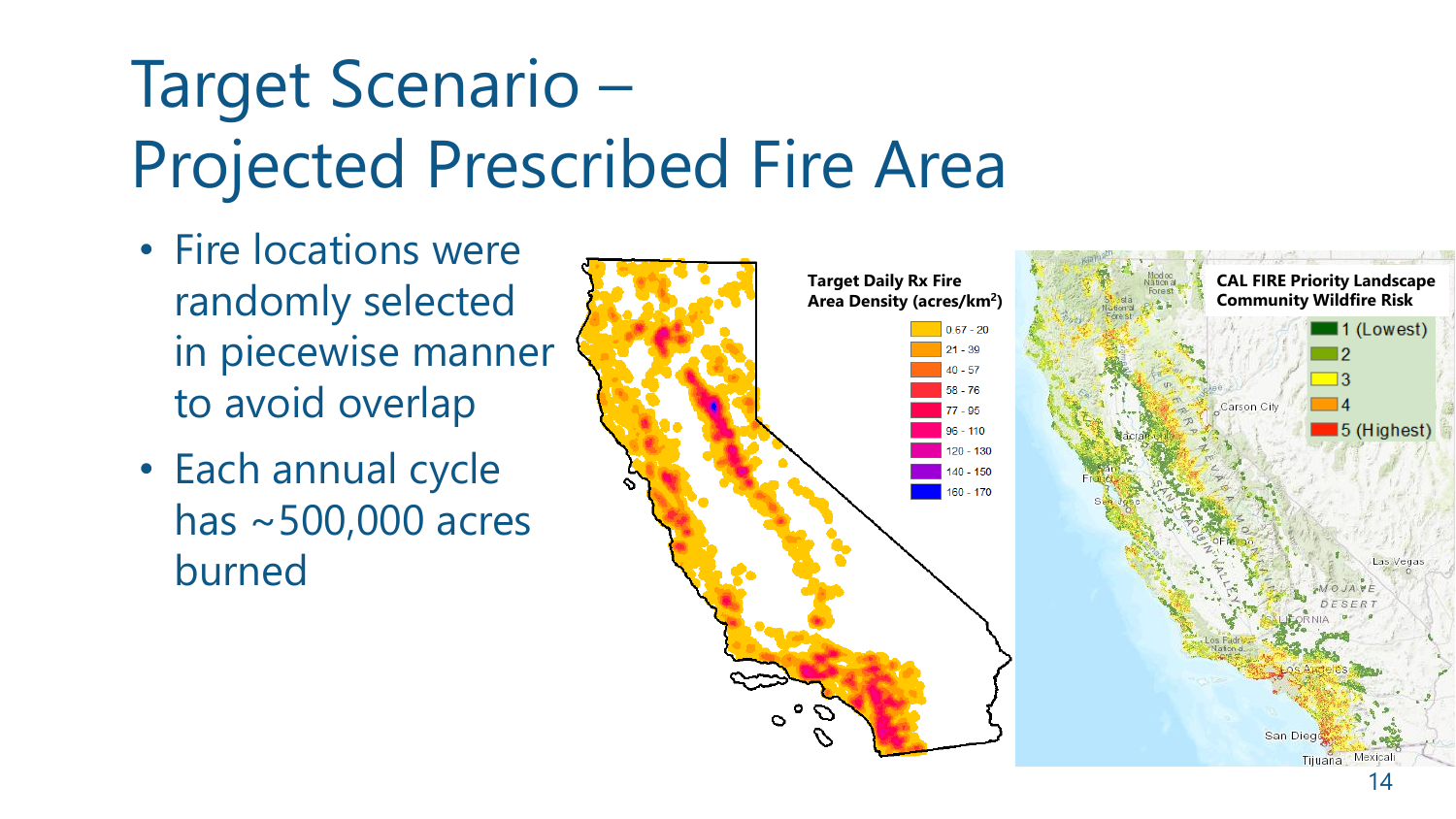# Target Scenario - PM<sub>25</sub> Exposure from Projected Rx Activities



- Projected smoke impacts seen in the Northern Coast Range, SF Bay Area, Sacramento Valley, San Joaquin Valley, and Sierra Nevada
- Smoke impact level is three times of the baseline Rx smoke impact on average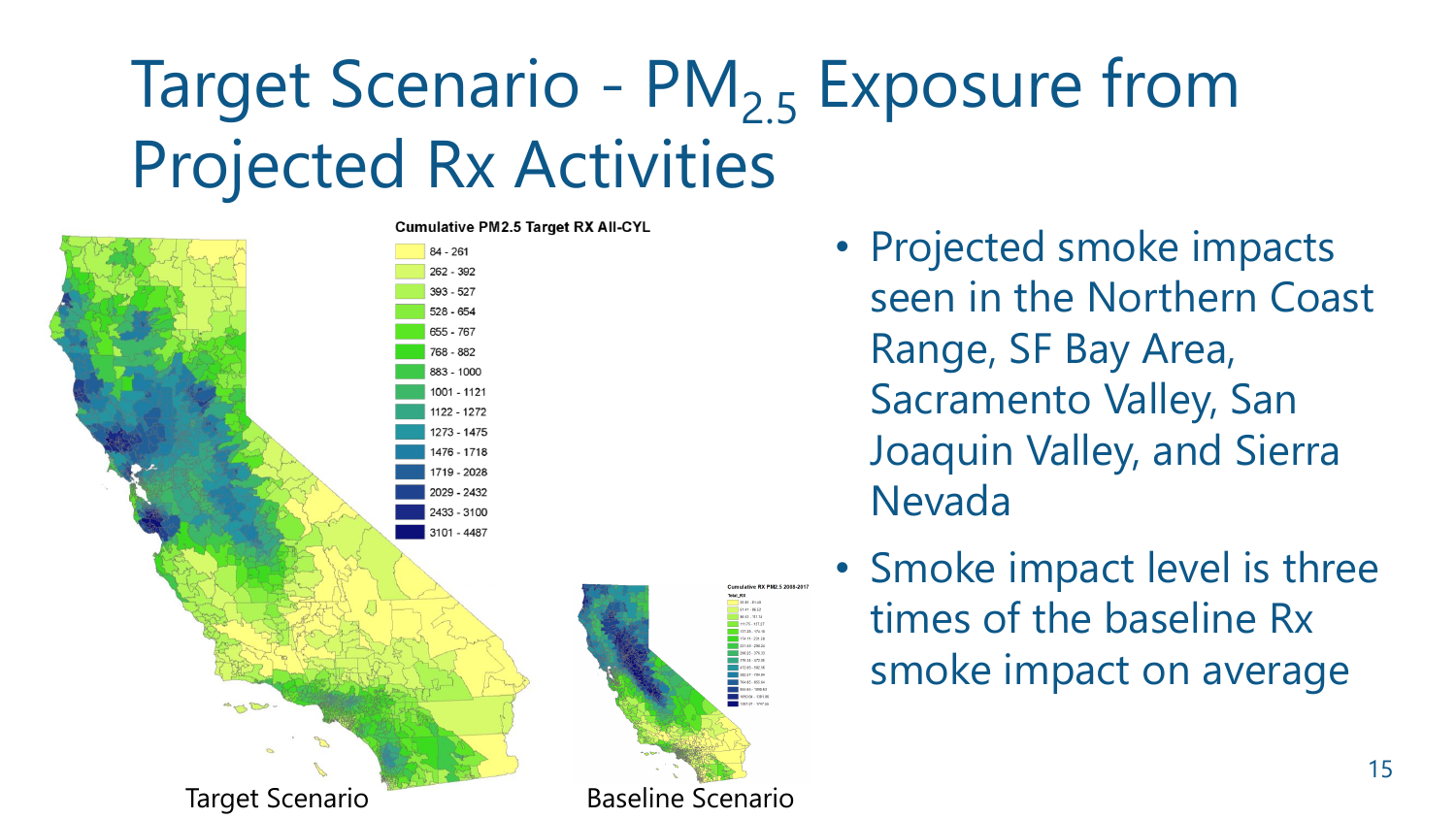# Summary and Continued Work

- A 2003-2018 wildfire and prescribed fire inventory was developed based on satellite observations and multiple agency records
- Target prescribed fire inventories for eight annual cycles were generated
- Daily emissions and dispersion modeling was done for the baseline and target Rx fire inventories
- Smoke  $PM_{2,5}$  exposure was extracted for each California ZIP code
	- ‒ Moderate agreement was found with IMPROVE and AQS sites
- This work is ongoing:
	- Intercomparison between baseline and target scenarios
	- ‒ Health effects, attributable health burden, and mortality analysis
	- ‒ Community engagements, including surveys and listening sessions